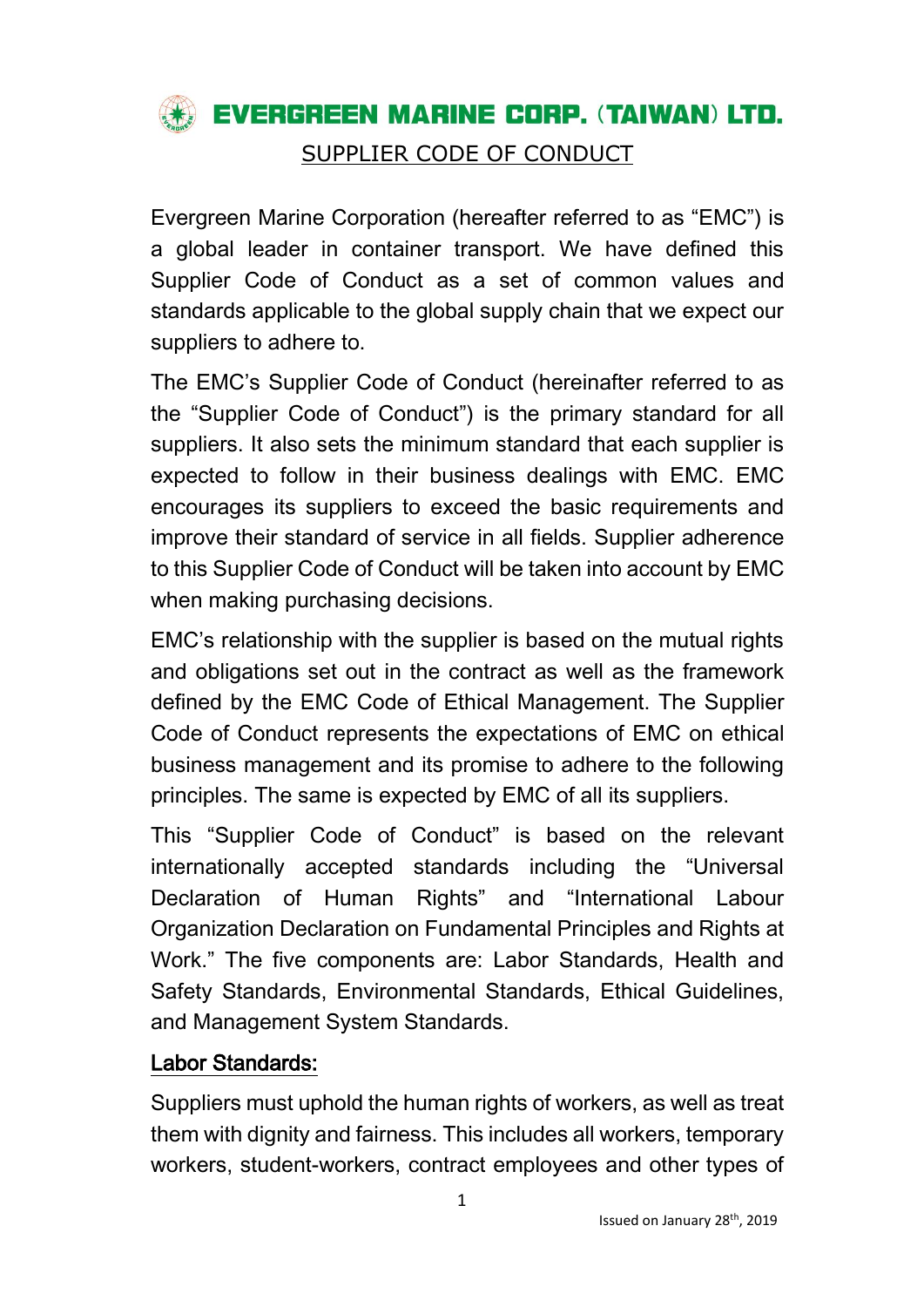

workers.

1. Freedom of occupation

There is to be no use of coercion and involuntary prison labor, and trafficked persons. All work should be performed on a voluntary basis and workers may leave employment at will.

2. Prohibition of child labor

No child labor is to be engaged in any process. The supplier should obey all employment legislation in their region.

3. Working hours

The supplier should obey local laws on daily and weekly working hours.

4. Compensation and benefits

Wages should be paid in accordance with the local laws including those governing minimum wages, overtime hours and statutory benefits.

5. Fair treatment

The working environment that is free from harassment should be established. There must be no sexual harassment, compulsion, derogatory insults or unreasonable restrictions in any form.

6. Non-discrimination

The supplier should not engage in discrimination during employment or business operations on the basis of race, skin color, age, gender, sexual preference, ethnic grouping, handicaps, religion, political affiliation or marital status.

7. Freedom of association and collective bargaining

The supplier should respect the rights of all employees to organize into unions and take part in collective bargaining.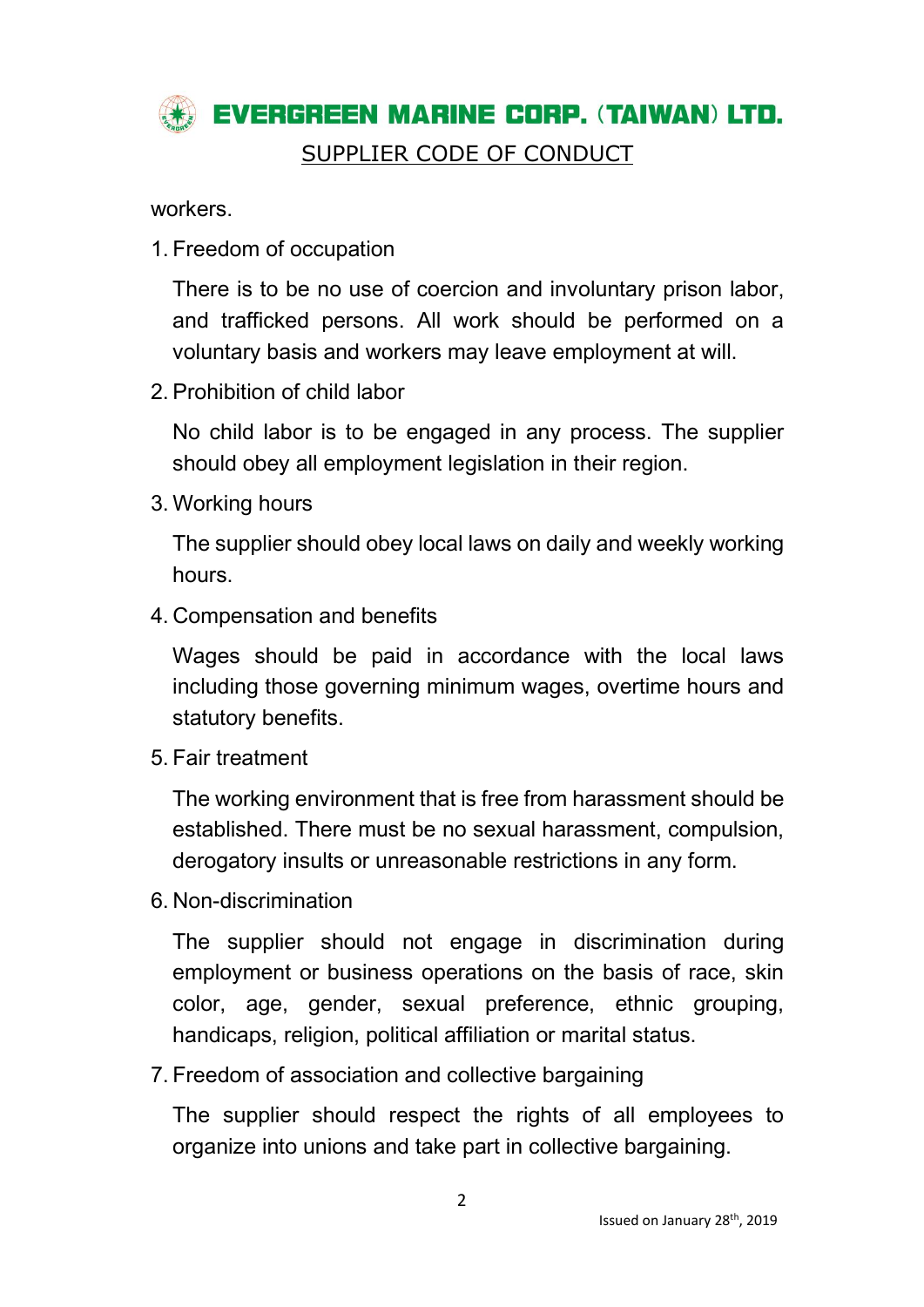

### Health and Safety Standards:

The supplier should understand that a safe and healthy working environment will not only minimize work-related injuries and illnesses but also improve the quality of products and services. The collection of worker opinions and employee education on a continuous basis are essential to identifying and solving health and safety issues in the workplace.

1. Occupational safety

Appropriate design, engineering and administrative controls, preventive maintenance and safe operating procedures, and continuous safety training should be used to assess and control safety hazards in the workplace, or to provide employees with suitable and properly maintained protective equipment.

2. Emergency response preparations:

The impact of emergency situations and events should be minimized through the implementation of emergency response plans and response procedures. Such plans and procedures should focus on reducing harm to life, environment and property.

3. Work injuries and occupational disease

A suitable process and system should be established to prevent, manage, track and report occupational injuries and diseases. Employees should also be encouraged to report, classify and record cases of injury and illness. The necessary treatment and assistance should be provided, an investigation undertaken of each case, action taken to eliminate the cause of the accident, and employee given assistance to return to work as soon as possible.

4. Industrial hygiene

The impact to employees from exposure to biological, chemical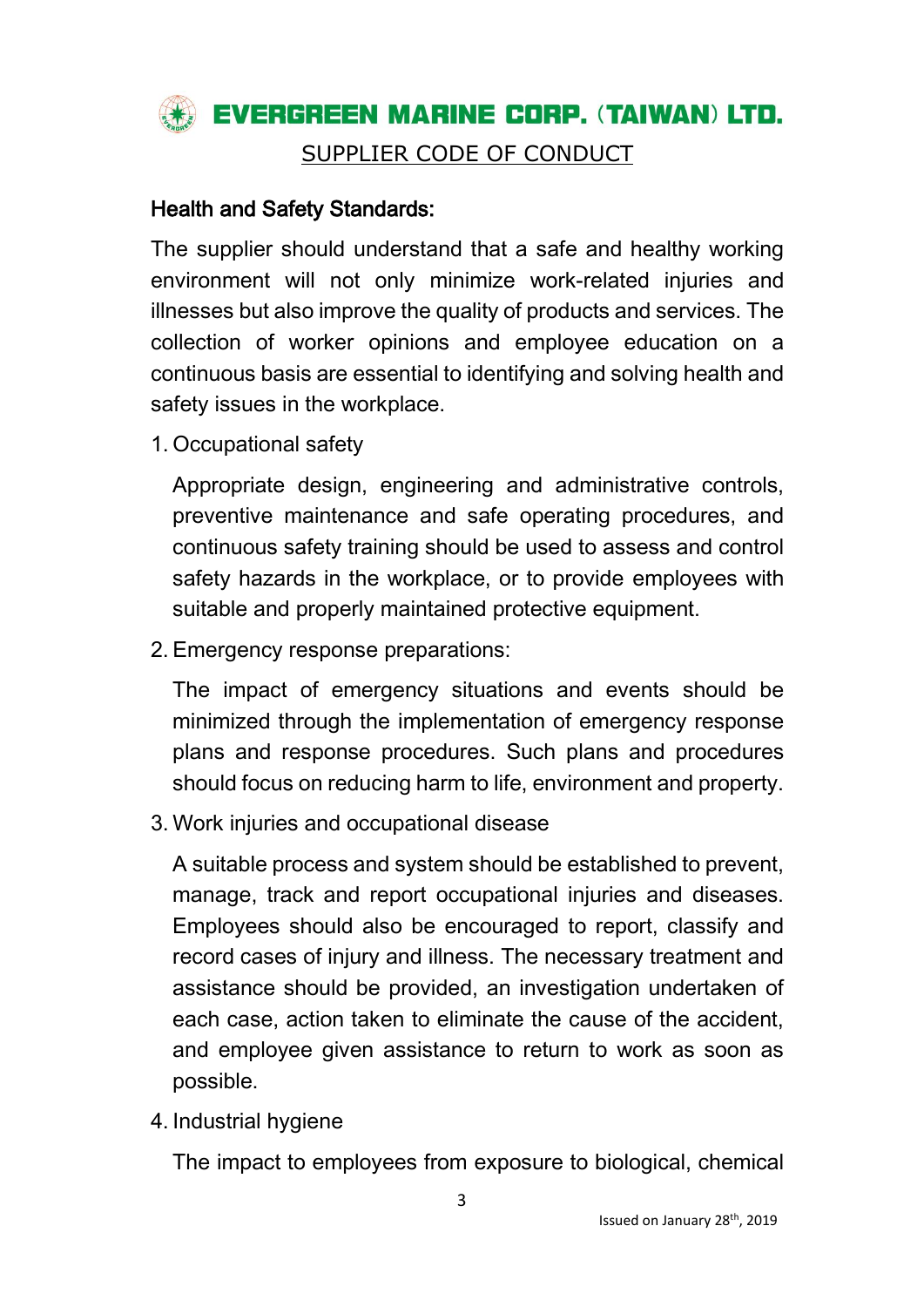

and physical factors should be identified, evaluated and controlled. Engineering and administrative controls should be used to prevent excessive employee exposure to such factors. If effective prevention cannot be achieved by such controls then suitable personal protective equipment programs should be adopted to ensure employee health.

5. Manual labor

The impact of physical labor on employees should be identified, assessed and controlled. This includes the manual transportation of materials, repeated lifting of heavy objects, standing for extended periods of time, or highly-intensive assembly tasks.

6. Machinery protection

The safety hazard posed by production equipment or other machinery should be assessed. If employees will be endangered by machinery then protective gear, interlock devices and shielding should be provided.

7. Environmental hygiene, food and accommodation

Employees should be provided with clean toilets and drinking water as well as hygienic food preparation, storage and dining facilities. Employee dormitories provided by the supplier or labor agent should be maintained in a clean and safe state. Suitable emergency exits, hot water for washing and bathing, sufficient illumination/heating/ventilation equipment and private space that is easy to access should also be provided.

8. Health and safety communications

Occupational health and safety training should be conducted in the mother language of the employee. Health and safety-related information should also be posted in prominent locations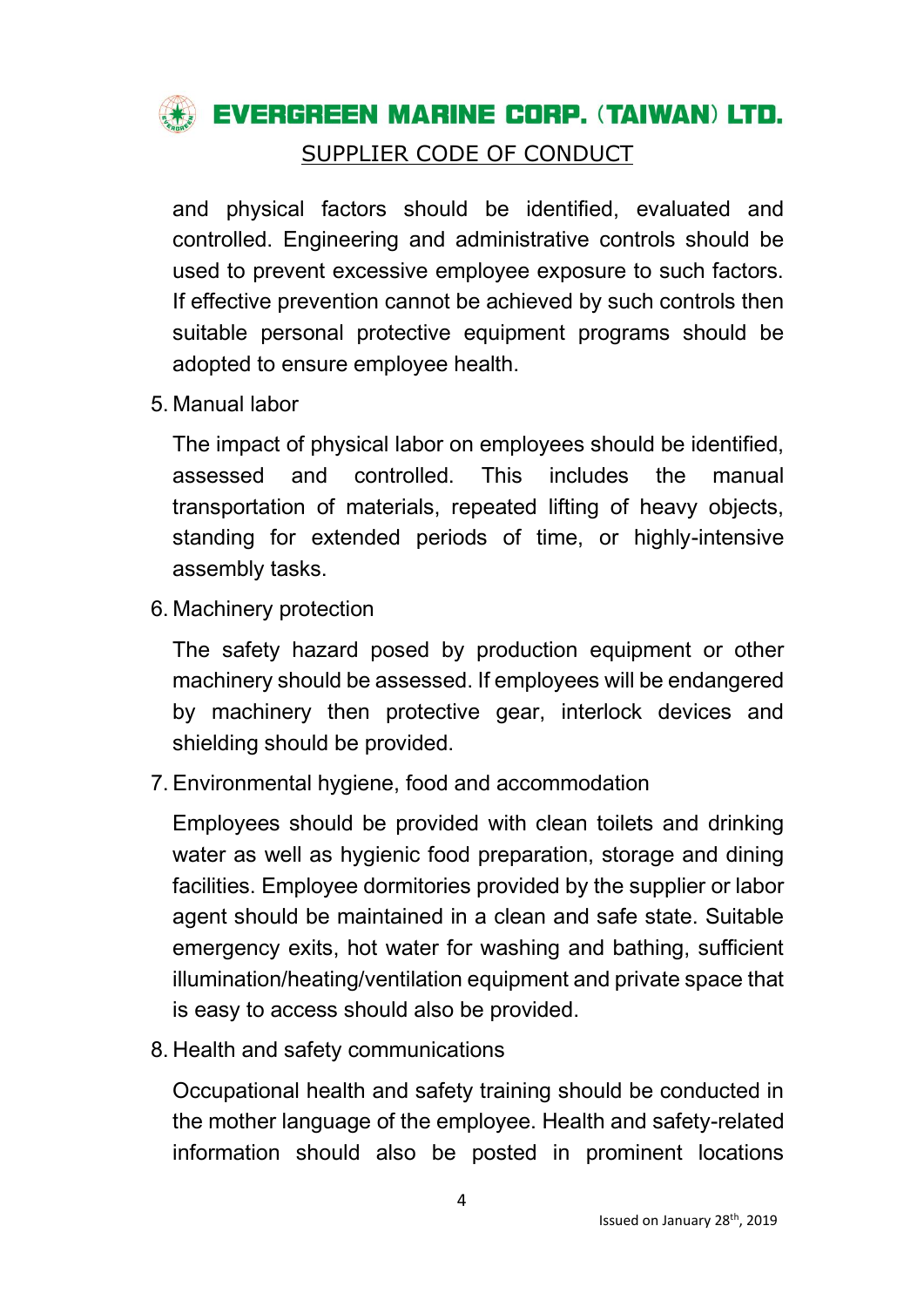

throughout the workplace.

### Environmental Standards:

Environmentally friendly practices should be used by the supplier during the production process to minimize any negative impact on the community and environment. The supplier should also adhere to the relevant environmental laws.

1. Environmental permits and compliance

The supplier should obtain, maintain and update all necessary environmental permits and registrations. They must also adhere to the operating and reporting requirements of said permits and registrations.

2. Pollution prevention and conservation of energy/resources

The use and wastage of resources (including energy and water) should be reduced or prevented at the source. Other methods such as process adjustments, alternative materials, recycling and re-use can also be used to achieve this goal.

3. Hazardous substances

Chemicals and other substances that pose a threat to the environment should be identified and managed to ensure their safe handling, transport, storage, use, recycling, reuse and disposal.

4. Solid waste and effluent

Non-hazardous solid waste should be identified, managed and reduced in a systematic manner for disposal or recovery in an environmentally friendly manner. Effluents from operations or hygiene facilities should be identified, monitored and treated before discharge in accordance with the regulations.

5. Emissions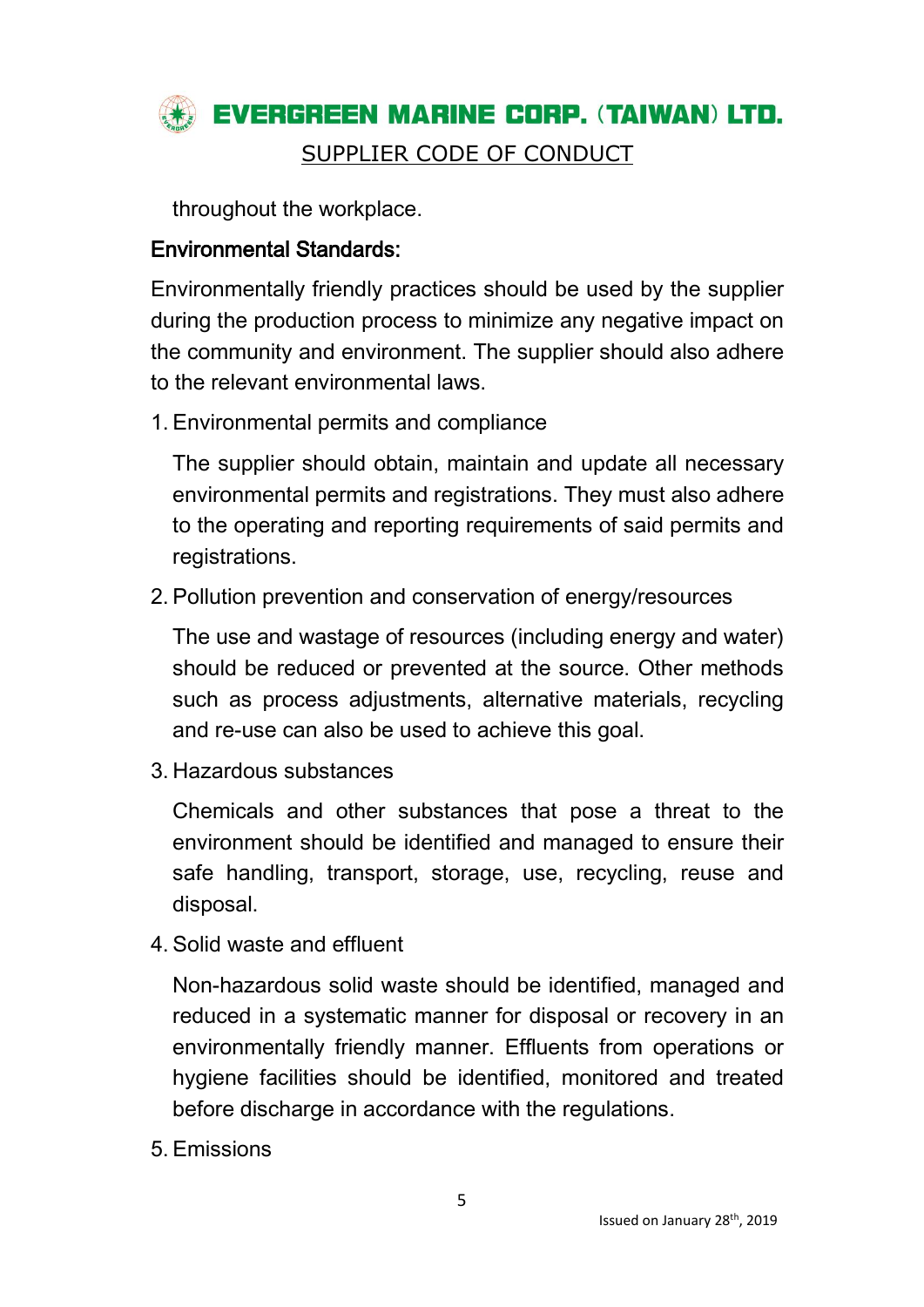

Volatile organic compounds (VOCs), aerosols, corrosive substances, particulates, ozone depleting substances and byproducts of combustion generated during operations should be identified, monitored and treated before discharge in accordance with the regulations.

## Ethical Guidelines:

To ensure the fulfillment of corporate social responsibility, the supplier and its downstream suppliers must be ethical and honesty in their business activities.

1. Ethical Management

The highest standards of integrity should be followed in all business dealings. A zero-tolerance policy applies to all forms of bribery, corruption, blackmail and malfeasance. All business transactions should be recorded in a transparent and accurate manner. A monitoring procedure should also be implemented to ensure compliance with anti-corruption laws.

2. Improper gains

There is to be no provision, promising, giving or acceptance of bribes or any other forms of improper gain. The ban includes the provision, giving or accepting of any items of value (directly or indirectly) in order to obtain or retain business, assign business to another party, or for improper gain.

3. Disclosure

Information on business transactions should be disclosed in accordance with the applicable laws and generally accepted industry practices. There is to be no falsification of records or fraudulent reporting of supply chain activities.

4. Intellectual property

Intellectual property rights should be respected and protected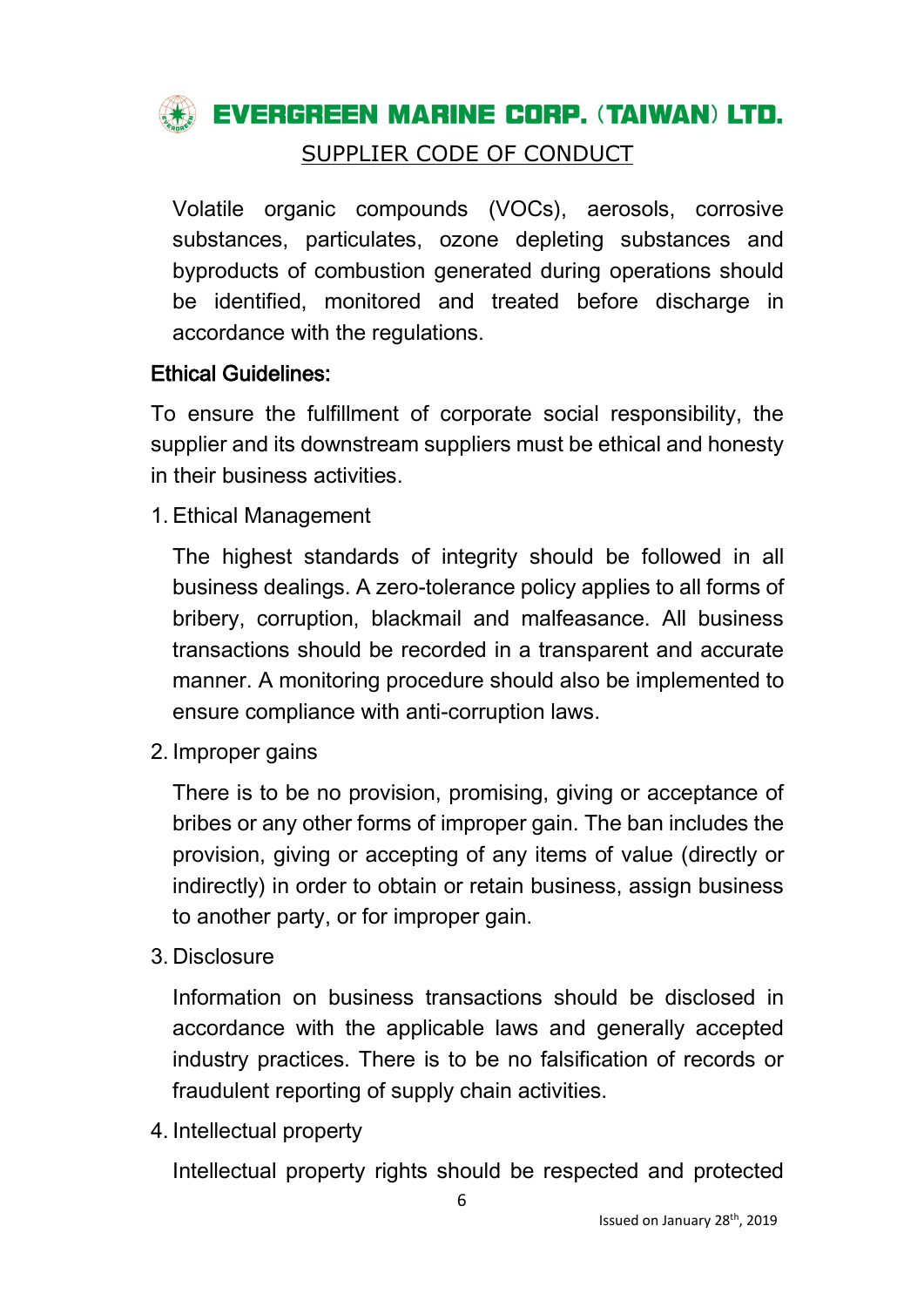

during the transfer of technology and professional know-how. Customer and supplier data must also be protected.

5. Fair trade, advertising and competition

The standards on fair trade, advertising and competition should be adhered to.

6. Protection of privacy and prevention of retribution

Procedures should put into place to protect whistleblower suppliers and employees unless prohibited by law. The confidentiality and anonymity of their identities should also be ensured. Communication procedures should be drawn up for employees to express their concerns without fear of retribution.

7. Source of non-conflict minerals

The supplier should ensure at a policy-level that the minerals used in the products they manufacture do not go directly or indirectly to the funding of armed criminal organizations that engage in human rights abuses.

8. Privacy rights

Reasonable efforts should be made to protect the personal information of all transaction parties (including suppliers, customers, consumers and employees). Privacy rights should be respected during the collection, storage, processing, transmission and sharing of personal information.

9. Preventing conflicts of interest

The supplier should check and prevent any potential conflicts of interests with EMC, as well as any events or situations that may harm EMC.

## Management System Standards:

The supplier should implement management systems to promote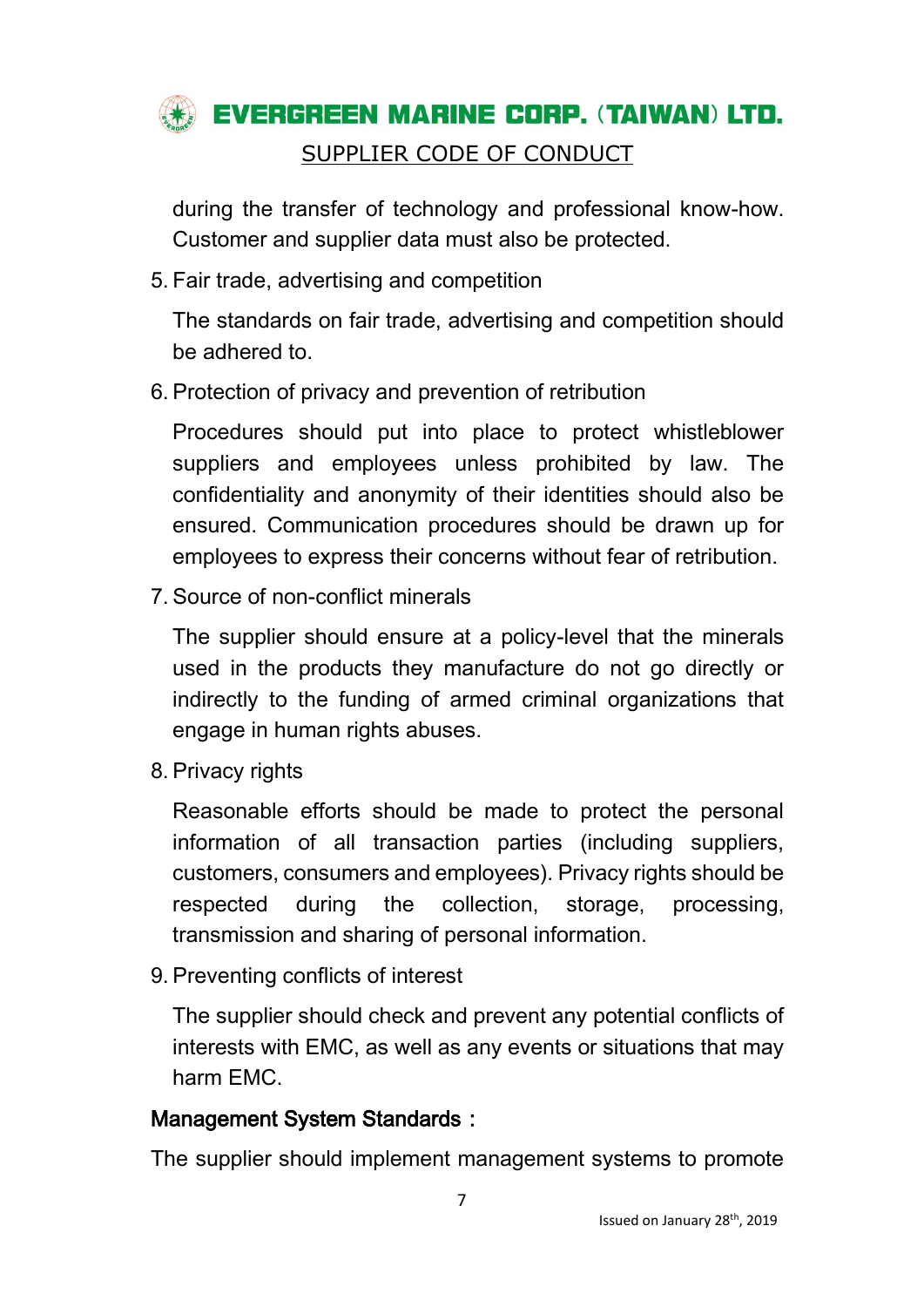# **WE EVERGREEN MARINE CORP. (TAIWAN) LTD.** SUPPLIER CODE OF CONDUCT

compliance with the relevant laws and engage in continuous improvement in the areas set out in the Supplier Code of Conduct.

1. Corporate commitment

Appropriate resources should be allocated by the supplier to fulfill the expectations set out in the "Code" as well as communicate the principles set out in the "Code" throughout its supply chain.

2. Management duty and responsibility

Top management and representative should be explicitly designated by the supplier to ensure the proper implementation of the management system and related programs. The top management layer should regularly inspect the operations of the management system.

3. Legal compliance and code requirements

The supplier should adhere to all quality, health, safety and environmental laws and regulations. The supplier should obtain, maintain and update all permits and registrations include the requirements of this "Code."

4. Risk assessment and management

The supplier should have a suitable procedure for identifying all environmental, health, safety, labor practices, and ethical risks related to their operations. The importance of each risk should be identified so that suitable procedures and controls can be implemented to control known risks and ensure compliance with the law.

5. Improvement targets

Performance targets, indicators and implementation plans should be set out in writing to improve the social & environmental responsibility performance of the supplier. This includes regular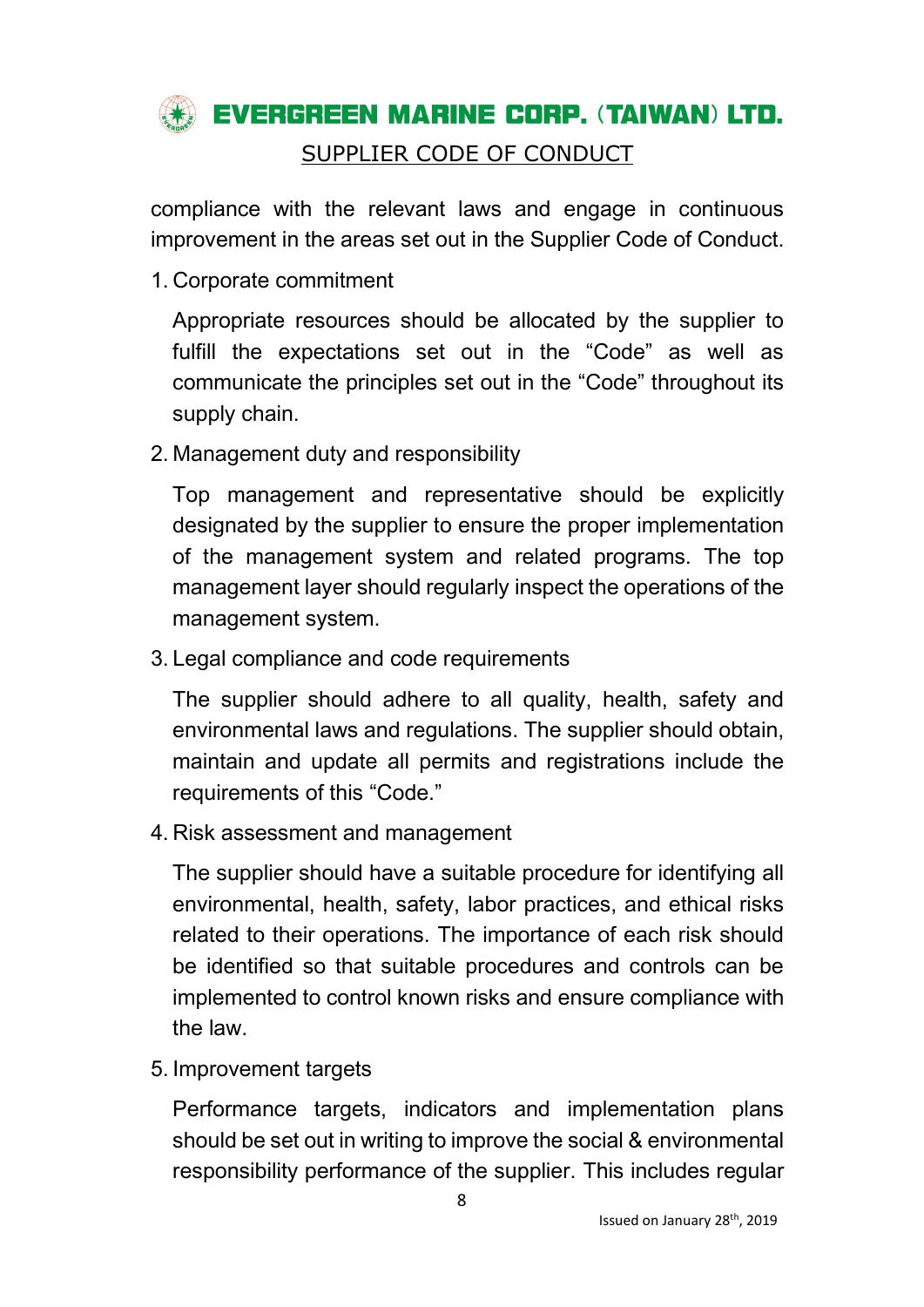## **EVERGREEN MARINE CORP. (TAIWAN) LTD.** SUPPLIER CODE OF CONDUCT

reviews of supplier performance on meeting these targets.

6. Educational and training

Training plans should be developed for the management and employees in the implementation of supplier policies, procedures and improvement targets as well as to satisfy applicable statutory requirements.

7. Communications

Procedures should be established to clearly communicate the supplier's policies, implementations and improvement targets to employees, suppliers and customers.

8. Labor opinion and participation

An evaluation procedure should be established to monitor employee understanding of the implementations and conditions encompassed by this Code. Employee feedback should also be collected so that improvements can be made.

9. Audits and evaluation

Regular self-evaluations should be conducted to ensure compliance with the law, this Code, as well as the requirements related to social and environmental responsibility in customer contracts.

10.Corrective measures

A procedure should be established to ensure the timely correction of deficiencies identified during internal/external assessments, inspections, investigations and reviews.

11.Documentation and records

Documents, files and records should be archived to ensure compliance with regulatory and company requirements. Privacy protection should also be ensured.